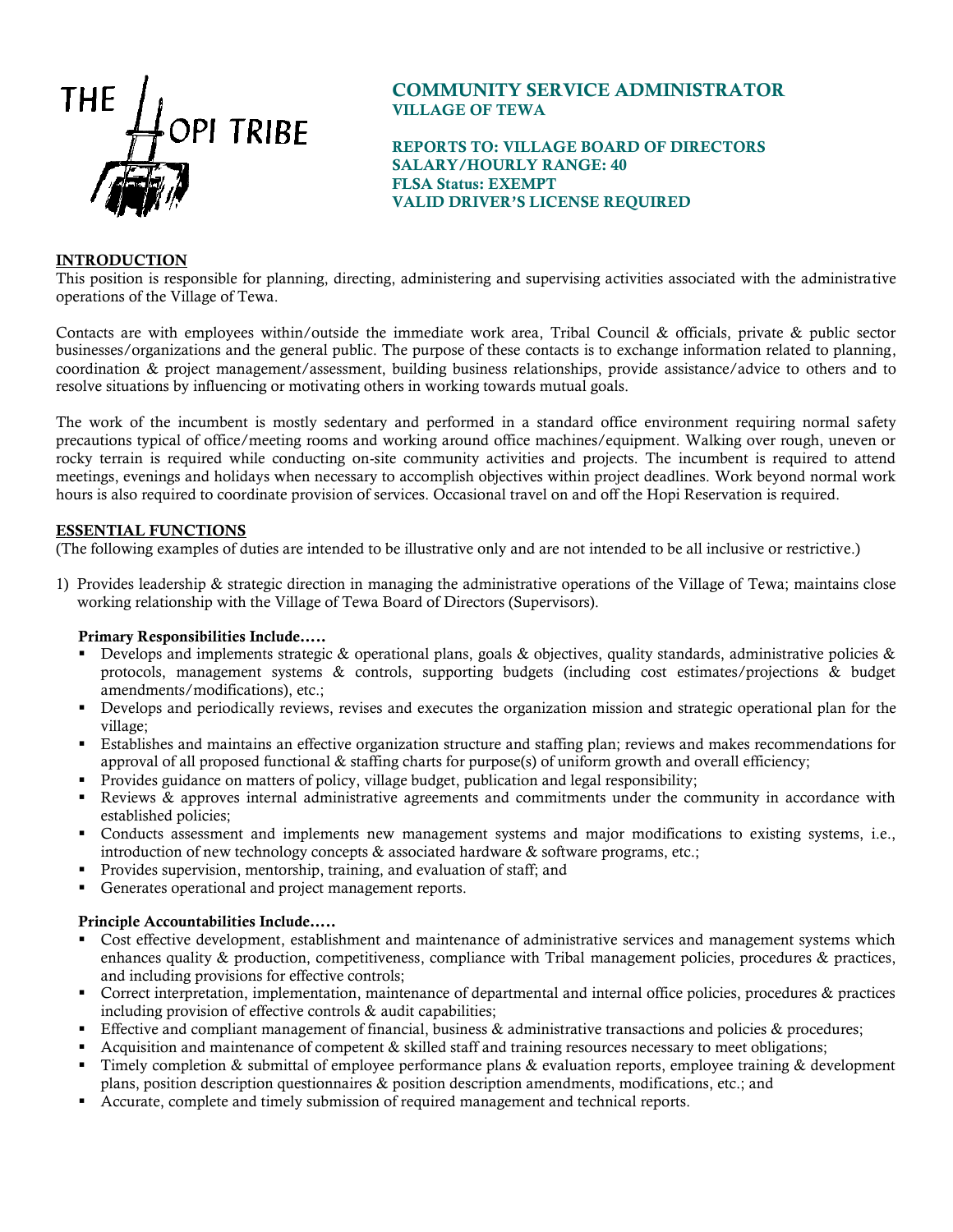- 2) Prioritizes projects based on village needs and utilizes local governmental agencies and other developmental agencies/personnel to secure technical assistance in implementing community development plans and coordinating project activities.
- 3) Provides guidance and technical assistance to the Board of Directors in preparing funding proposals/applications relating to comprehensive community development planning and for project management operations through the village, tribe and other funding sources.
- 4) Collaborates and confers with village members, Hopi Tribal government officials, federal, state and local governmental agency representatives, etc., to facilitate communications and to seek technical assistance. Attends public meetings/forums to represent Village of Tewa's interests and to advocate for the village members.
- 5) Serves as direct line supervisor to Village of Tewa staff; obtains maximum utilization of their services by clearly defining their responsibilities & duties; establishing performance plans, conducting periodic & timely performance reviews & evaluations; providing appropriate mentoring/coaching & training and taking appropriate follow-up actions as necessary.
- 6) Develops and implements new administrative policies & procedures and protocols for guiding the administration of office operations and for implementing village goals & objectives, including benchmarks & performance measures to ensure production, effective & efficient delivery of services, expenditure controls, timelines, etc.
- 7) Maintains positive and effective relationships with external organizations both public & private, and works to ensure that the goals & objectives of the Village of Tewa are advanced and enhanced in accordance with established plans and general policies.
- 8) Ensures the Board of Directors is kept fully informed of the conditions and progress of community administration operations and project activities including all-important factors influencing them and provides professional advice and guidance on matters of significant importance.
- 9) Performs other related duties as assigned or authorized by the supervisor(s) in order to achieve the community's goals and objectives.

#### MINIMUM QUALIFICATIONS

Education: Bachelor's Degree in Public Services Administration, Business Management or related field; AND

- Training: Training in project planning, grants/contracts administration, funds development, budgeting and office/records management; documented training and working knowledge in budgeting, grant and contracts; project management and conflict resolution; AND
- Experience: Two (2) years related work experience with governmental or public service agency that included planning, development and management of public services and community development projects; OR

Equivalent combination of Education, Training and Experience which demonstrates the ability to perform the duties.

## KNOWLEDGE, SKILLS, AND ABILITIES

- Good knowledge of organizational structure, workflow, and operating principles; and administrative management principles, practices and procedures
- Good knowledge of human resources & financial management principles, practices and administrative procedures
- Good knowledge of the political, cultural and socio-economic realities of the Tewa people/community and on the Hopi Reservation
- Good knowledge of effective leadership, mentorship and supervisory principles, practices, methods, techniques, etc., conducive to establishing and maintaining a motivated & proactive management team
- Good knowledge of modern (state of the art) planning and research techniques, methods and practices that includes the application of the latest technology changes
- Good knowledge of grant proposal writing, contract negotiations and related procedures
- Some knowledge of office administration and the application of computer automated systems and other office machines/equipment
- Excellent writing and verbal skills to communicate policy, strategy, management principles, etc., and to effectively develop and present complex & technical concepts and plans to people; and for public representations
- Excellent skill in developing, organizing and coordinating project management activities